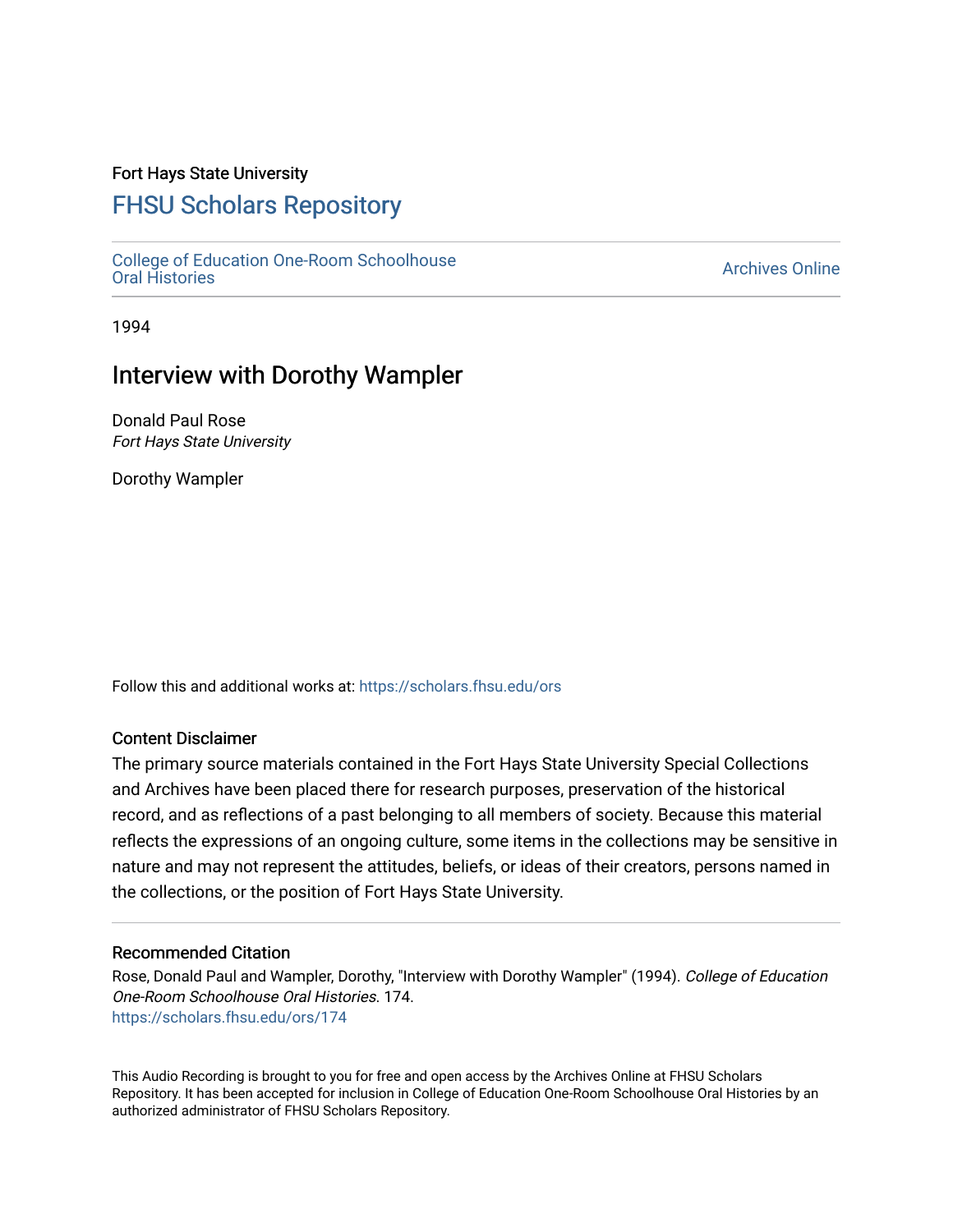#### CHAPTER II: **NARRATIVE OF A ONE- ROOM SCHOOL TEACHER**

Dorothy Wampler began her teaching career in a oneroom country school in western Kansas in 1937. She continued her teaching in this one-room school for two years. Dorothy, now 77, can easily recall many memories of her students, the school, and her teaching experience.

The one-room school in which Dorothy first taught was District 40 otherwise known as "The Fighting Forty." The school house was located three miles south of Cimarron, Kansas and four miles east. The school was built where the two section lines crossed. It is rumored that two families used to move the school house back and forth from one side of the property line to another. As the families fought over possession of the school, it became known as "The Fighting Forty." Children within a one mile radius attended District 40 .

Dorothy lived with two of her students and their family one mile from the school. They would walk to and from school every day unless it was cold. On cold days, the girls' father would drive them to and from school in the family car. On occasion they would take other students home as well .

"Fighting Forty's" 1937 class consisted of three boys and seven girls, one first grader, two second graders, one third grader, one fifth grader, four seventh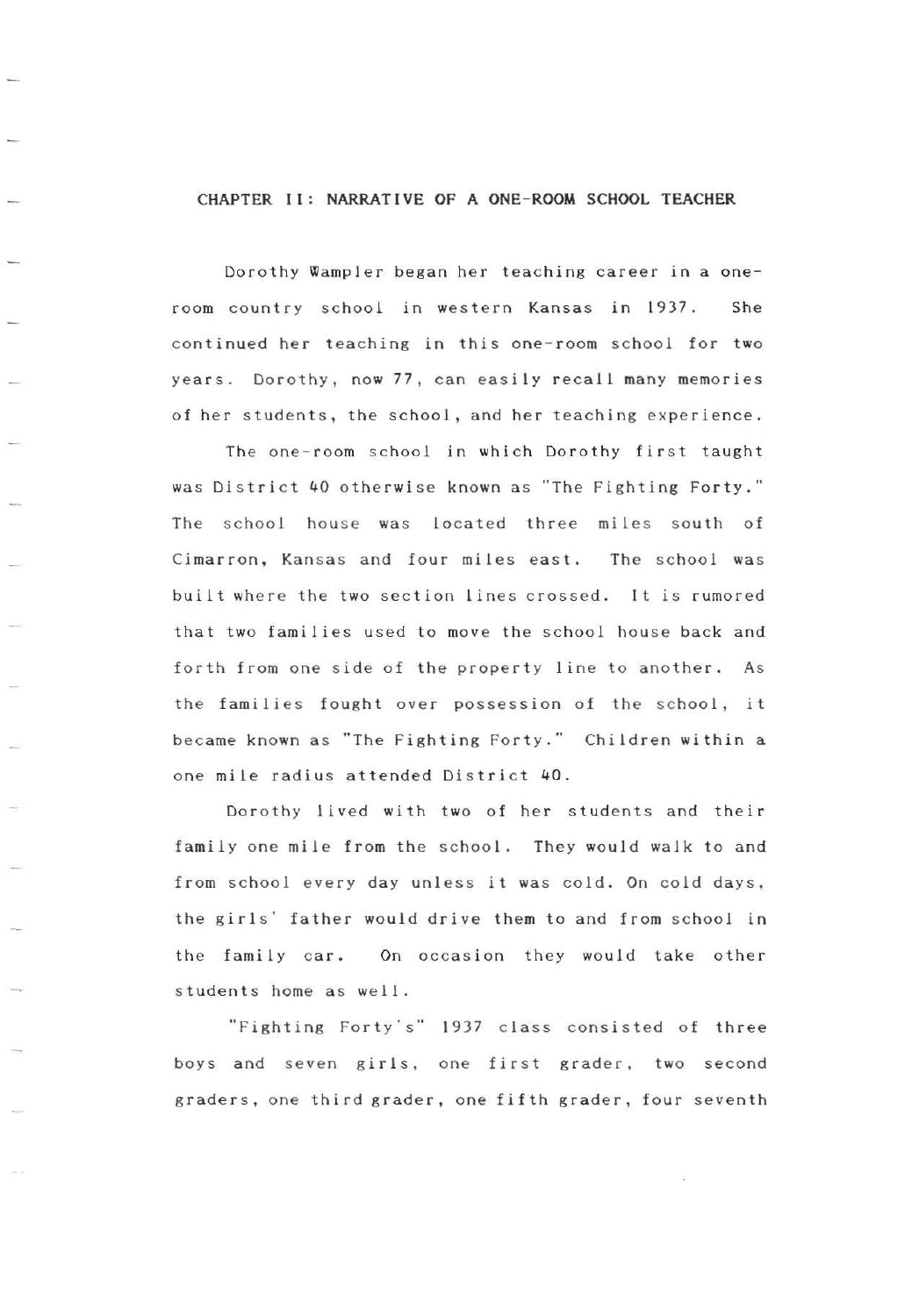graders, and one eighth grader. Dorothy had the same students the second year, minus the eighth grader who graduated.

This small one-room school house was administrated by a three member school board. This board was responsible for the schools' upkeep. They brought in the coal when it was needed and made sure that the school house was well maintained. The school board also supplied towels, paper and pencils. When more supplies were needed Dorothy went to the drug store and charged them to the board.

The District 40 school grounds consisted of the school house, a coal shed, boys' and girls' outhouses, and a horse barn. The school house itself was constructed of wood. The school used coal for heat and was wired for electricity. The electricity was seldom used as the sunlight through the windows **gave** ample lighting.

The students of District 40 were all caucasian and came to school well dressed. The young ladies wore dresses and the young men wore nice jeans and shirts . Dorothy always wore a dress for teaching, never pants.

Dorothy taught all of the basics, Reading, Writing, Arithmetic, English, and Spelling to all eight grades. The children bought their books from the book store or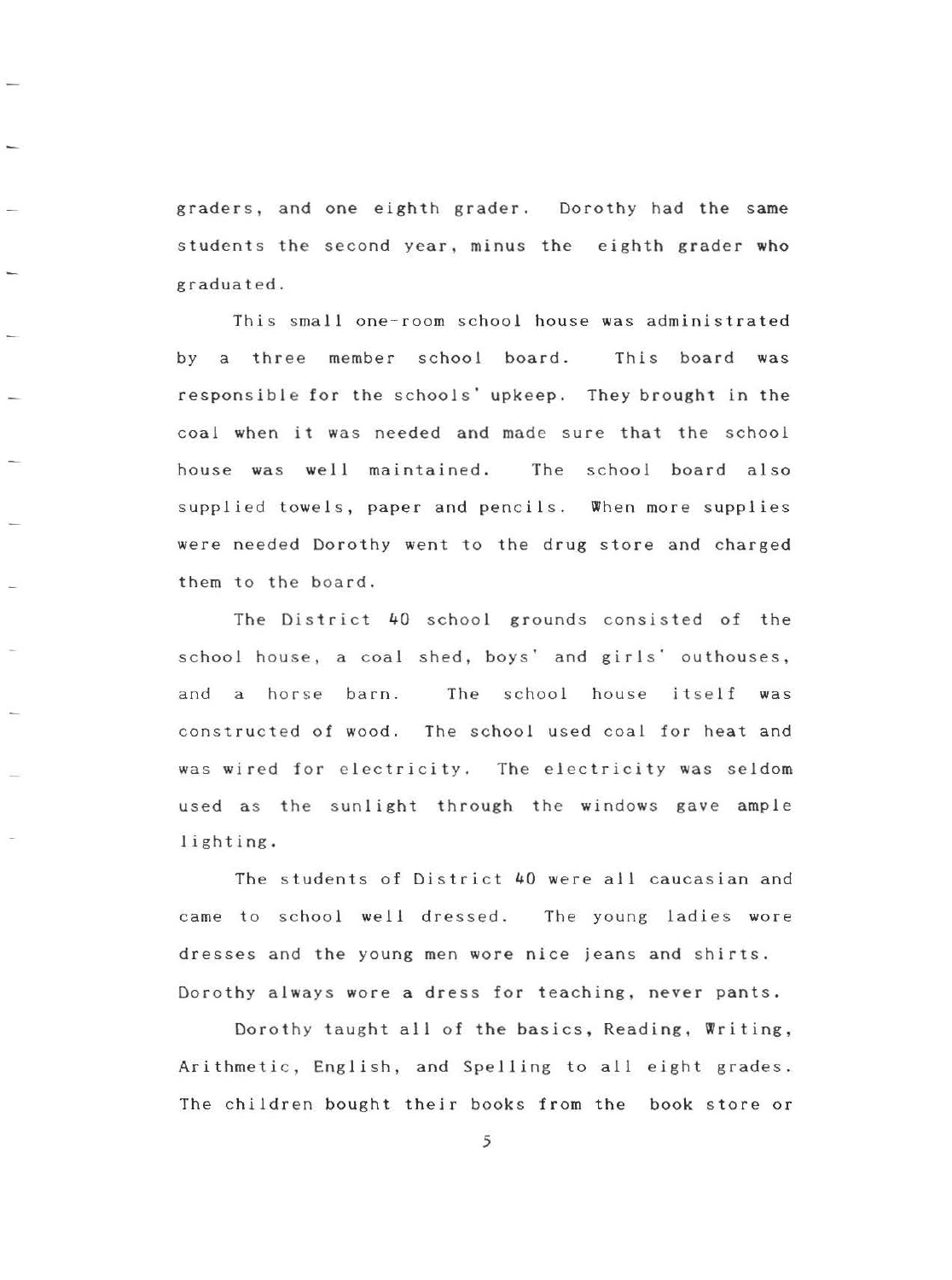borrowed books from older brothers and sisters. The school day began at 9:00 am, ended at 4:00 pm, and lasted for eight months. All children were required to attend first through eighth grade.

Dorothy began every school day by stoking the fire. The children would all help bringing in the coal and the water. Everyone helped with the chores. Once the fire was going class began with the flag salute and prayer. She feels that the biggest problem with our country and the greatest mistake education has ever made is taking prayer out of the schools. Following prayer studies began. Mid-morning would call for a short recess and then back to the books. Every day at noon, the students would take turns fetching a pail of water to heat on the old potbellied stove. As the water was heating, they all ate their lunches brought from home. After lunch they all took turns washing the dishes and cleaning up. When cleaning was complete classes resumed. Mid-afternoon would call for another short recess and they would finish the remainder of the day with the last of the lessons.

Dorothy's teaching me thod consisted of lecturing, black board work, and one on one tutoring. Her class work ed in rotation . As she would work with the first grade the rest of the students would work on their

6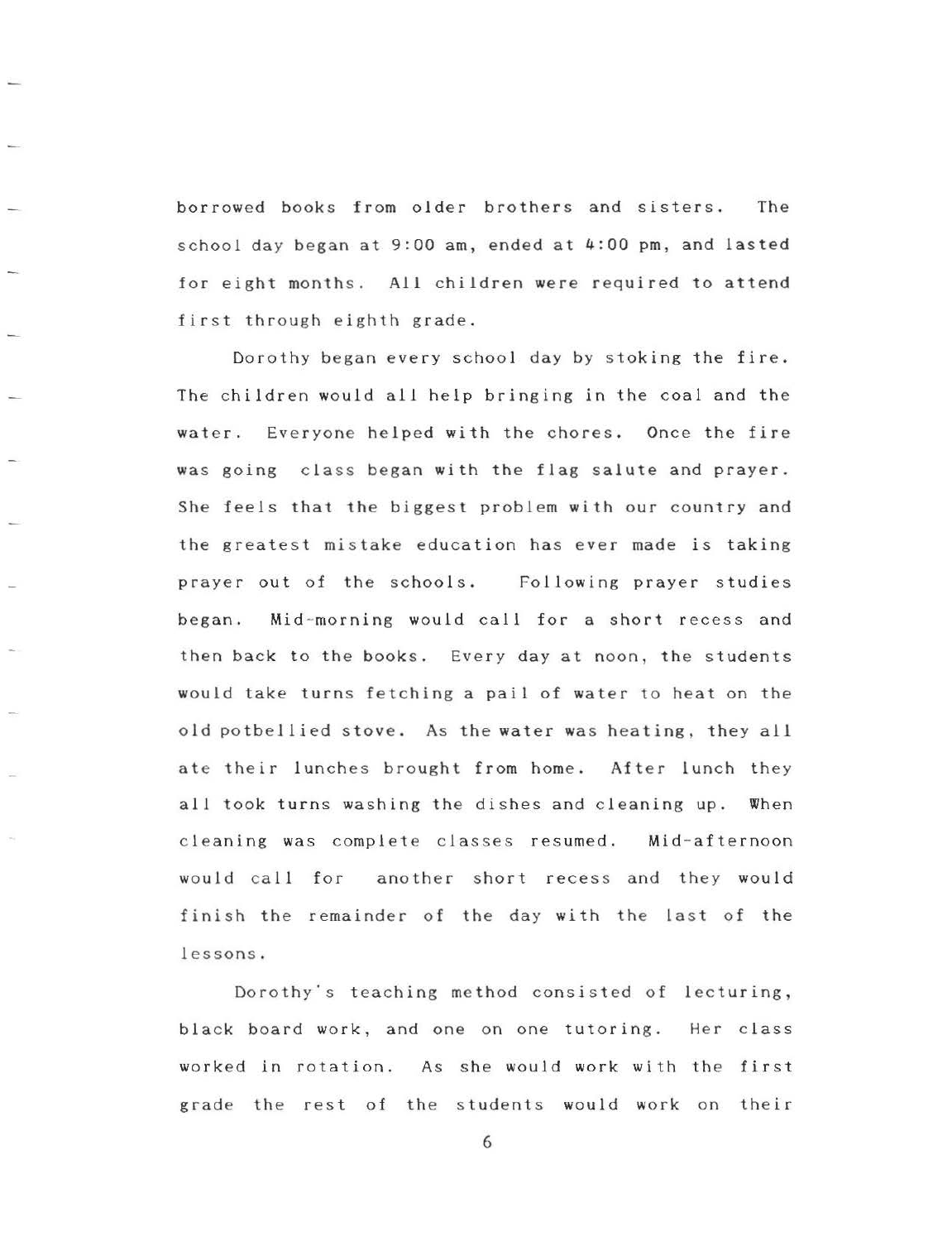lessons. When the first grade received their lessons they went back to their desks and the second graders came up to the front. She rotated the students and their lessons all day.

Dorothy did not have a principal who was "over" her as a boss. There was a county superintendent who would send materials and guidelines for her to follow. Dorothy would turn in a questionnaire every six **weeks.** The materials sent to Dorothy would include exam requirements for passing the eighth grade county exam.

All eighth graders were required to pass a county exam before they could graduate from eighth grade. All four of Dorothy's one-room school eighth graders passed the county exam and went on to High school.

In the one-room school Dorothy held a few special programs like math contests, spelling bees, and a Christmas program. The programs would all be held during the last hour of school and the parents would come to watch.

Dorothy doesn't remember having any problems with discipline. She only had to spank one child in her entire teaching career. She believes that when you set high standards and expectations, your students will live up to those expectations and standards when you follow thr ough . Dorothy's students always met her expectations

7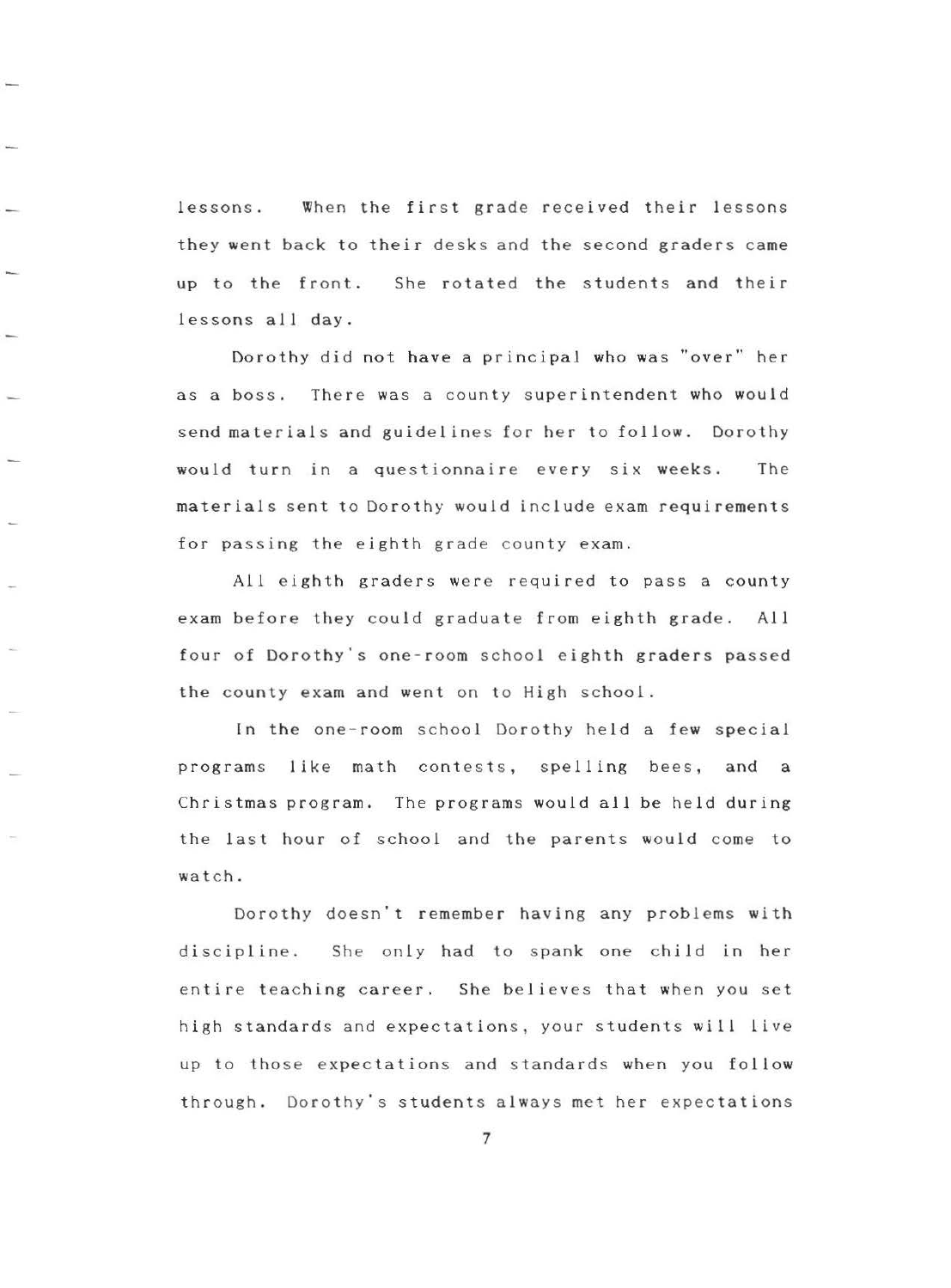and gave her their respect.

Funds for building maintenance and Dorothy's salary came from taxes gathered in Cimarron. Dorothy was paid \$65.00 a month for an eight month contract. Dorothy's checks were all signed by Mr. Strawn, the board member who hired her. He seemed to be the one who always took care of things. Mr. Strawn would bring Dorothy her checks each month. Once in a while she would go in after one.

At this point in time teachers had to have 60 hours to get a three-year state teaching certificate. First year teachers were usually sent to rural schools to develop their teaching skills and gain teaching experience. Once a teacher developed those skills they could move up to teach in the larger towns if so desired. She credits her successful teaching career to her oneroom school teaching experience.

Dorothy has recently located most of her District Forty students. One of her third graders is the Librarian in Cimarron, Kansas. The schoolhouse remained open for two more years after she left in the spring of 1939. The students attended school in Cimarron following District Forty's Closing. The old school house was then sold and moved to Cimarron where it was converted into a house.

8